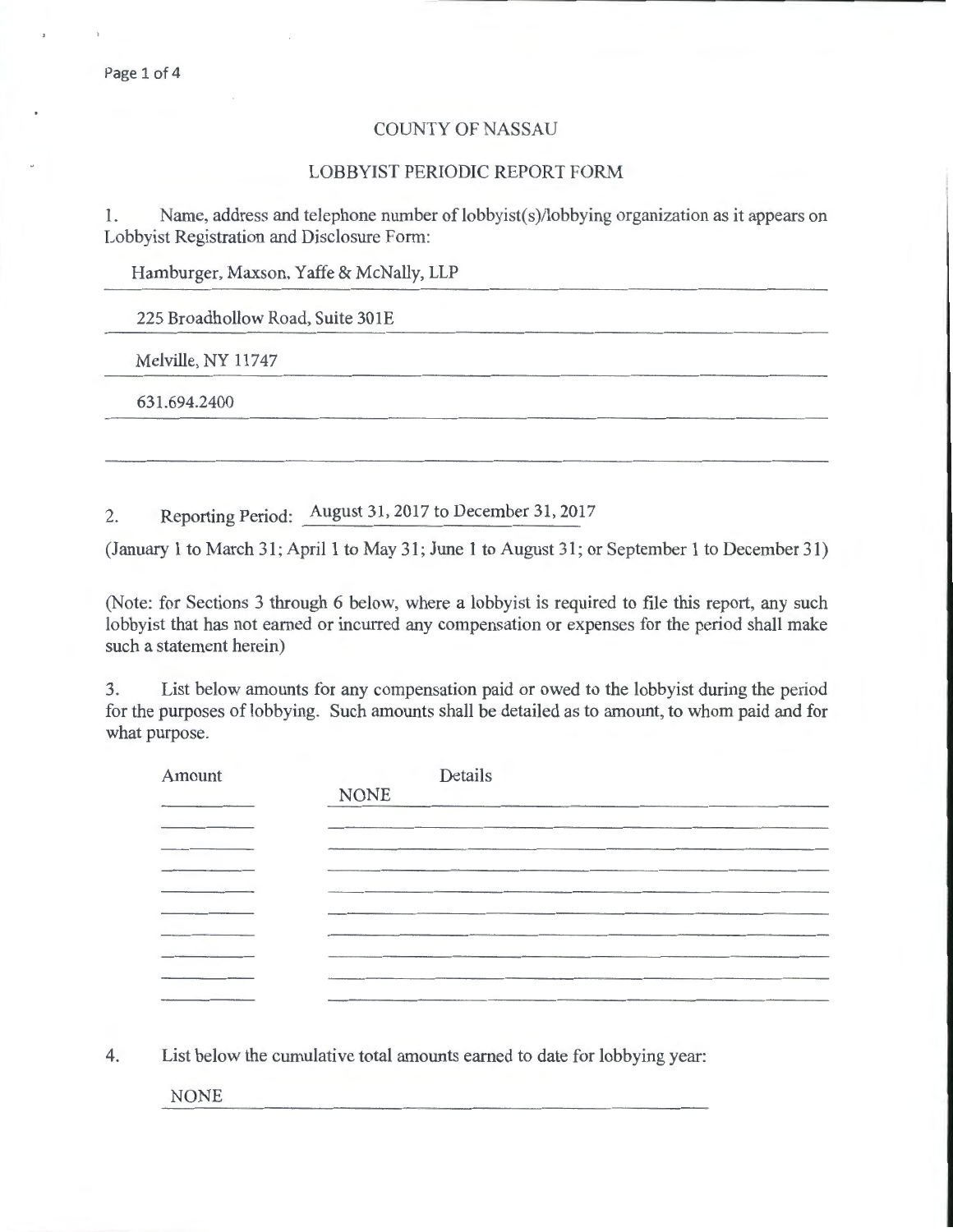Page 2 of 4

5. List below amounts for any expenses expended or incurred by the lobbyist during the period for the purposes of lobbying. Such amounts shall be detailed as to amount, to whom paid and for what purpose.

| Amount                                           | Details     |
|--------------------------------------------------|-------------|
|                                                  | <b>NONE</b> |
| and dependence on the property of the control of |             |
|                                                  |             |
|                                                  |             |
|                                                  |             |
|                                                  |             |
|                                                  |             |
|                                                  |             |
|                                                  |             |
|                                                  |             |

6. List below the cumulative total amounts expended to date for lobbying year:

NONE

(In lieu of completing 7 through 10 below, you may attach a copy of your Lobbyist Registration and Disclosure Form, provided the information has not changed.)

7. List whether and where the lobbyist(s)/lobbying organization is registered as a lobbyist (e.g. Nassau County, New York State):

Nassau County

New York State

8. Name, address and telephone number of client(s) by whom, or on whose behalf, the lobbyist is retained, employed or designated.

Nassau County Museum of Art

One Museum Drive

Roslyn, NY 11576

516.484.9338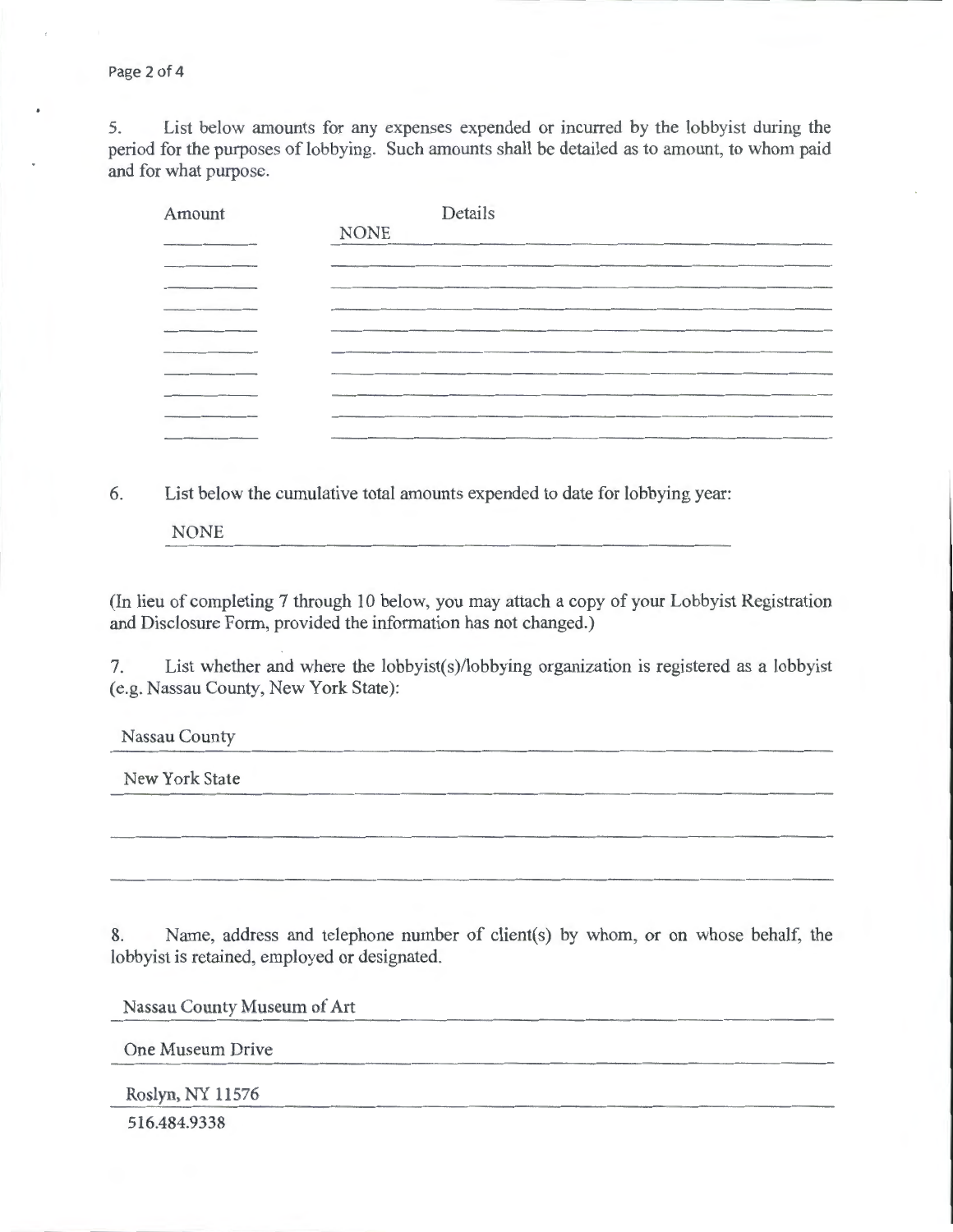9. Describe lobbying activity conducted, or to be conducted, in Nassau County, and identify client(s) for each activity listed, during the Reporting Period.

Alienation of parkland where the Nassau County Museum of Art is located, and negotiation of

associated amended lease agreement and receipt of endowment from proceeds of sale of parkland,

all on behalf of the Nassau County Museum of Art.

10. The name of persons, organizations or governmental entities before whom the lobbyist has lobbied during the period.

Nassau County Legislature

Nassau County Supervisor

Nassau County Attorney

Nassau County Department of Parks, Recreation & Museums